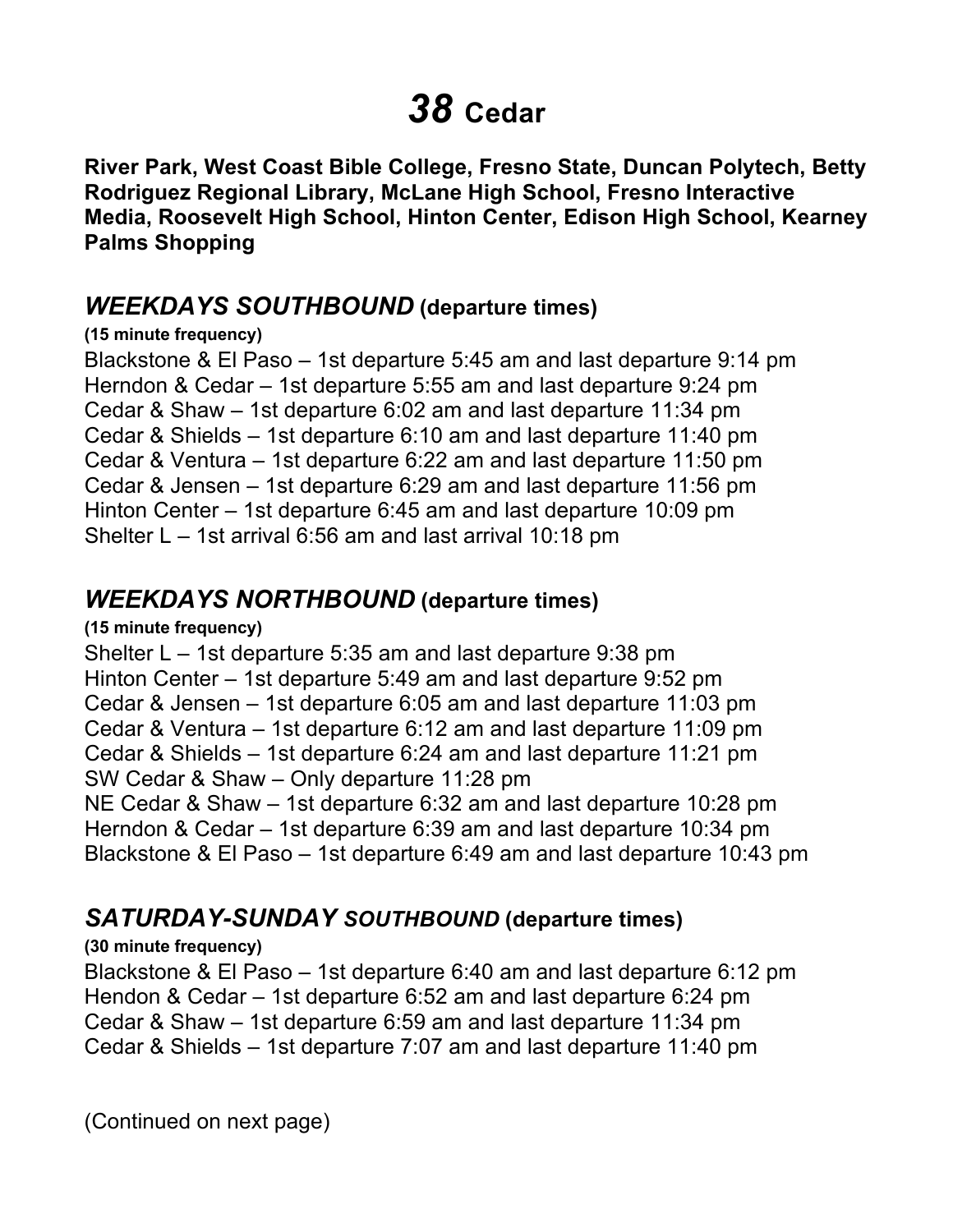Cedar & Ventura – 1st departure 7:19 am and last departure 11:50 pm Cedar & Jensen – 1st departure 7:25 am and last departure 11:56 pm Hinton Center – 1st departure 7:38 am and last departure 7:11 pm Shelter L – 1st arrival 7:47 am and last arrival 7:19 pm

## *SATURDAY-SUNDAY NORTHBOUND* **(departure times)**

#### **(30 minute frequency)**

 Shelter L – 1st departure 6:38 am and last departure 6:39 pm Hinton Center – 1st departure 6:51 am and last departure 6:51 pm Cedar & Jensen – 1st departure 7:02 am and last departure 11:03 pm Cedar & Ventura – 1st departure 7:11 am and last departure 11:09 pm Cedar & Shields – 1st departure 7:22 am and last departure 11:21 pm SW Cedar & Shaw – 1st departure 7:28 pm and last departure 11:28 pm NE Cedar & Shaw – 1st departure 7:30 am and last departure 7:00 pm Herndon & Cedar – 1st departure 7:38 am and last departure 7:10 pm Blackstone & El Paso – 1st departure 7:49 am and last departure 7:22 pm

### *Transfer Points to other Routes*

 Blackstone and El Paso connects to routes 1, 26, 32, and 38 Fresno and El Paso connects to routes 32, 34, and 58 Millbrook and Nees connects to route 58 Herndon and Cedar connects to route 3 Shaw and Cedar connects to route 9 Ashlan and Cedar connects to route 45 Dakota and Cedar connects to route 28 Shields and Cedar connects to route 41 Cedar and Clinton connects to route 39 Olive and Cedar connects to route 35 Ventura and Cedar connects to route 1 Butler and Cedar connects to route 26 Elm and Jensen and connects to route 34 Pottle and Fresno St. route 32 Fresno and C Street connects to route 34 Fresno and E Street connects to route 28 Blackstone and Nees connects to route 26 Belmont and Cedar connects to route 33 Tulare and Cedar connects to route 22 Jensen and MLK connects to route 32